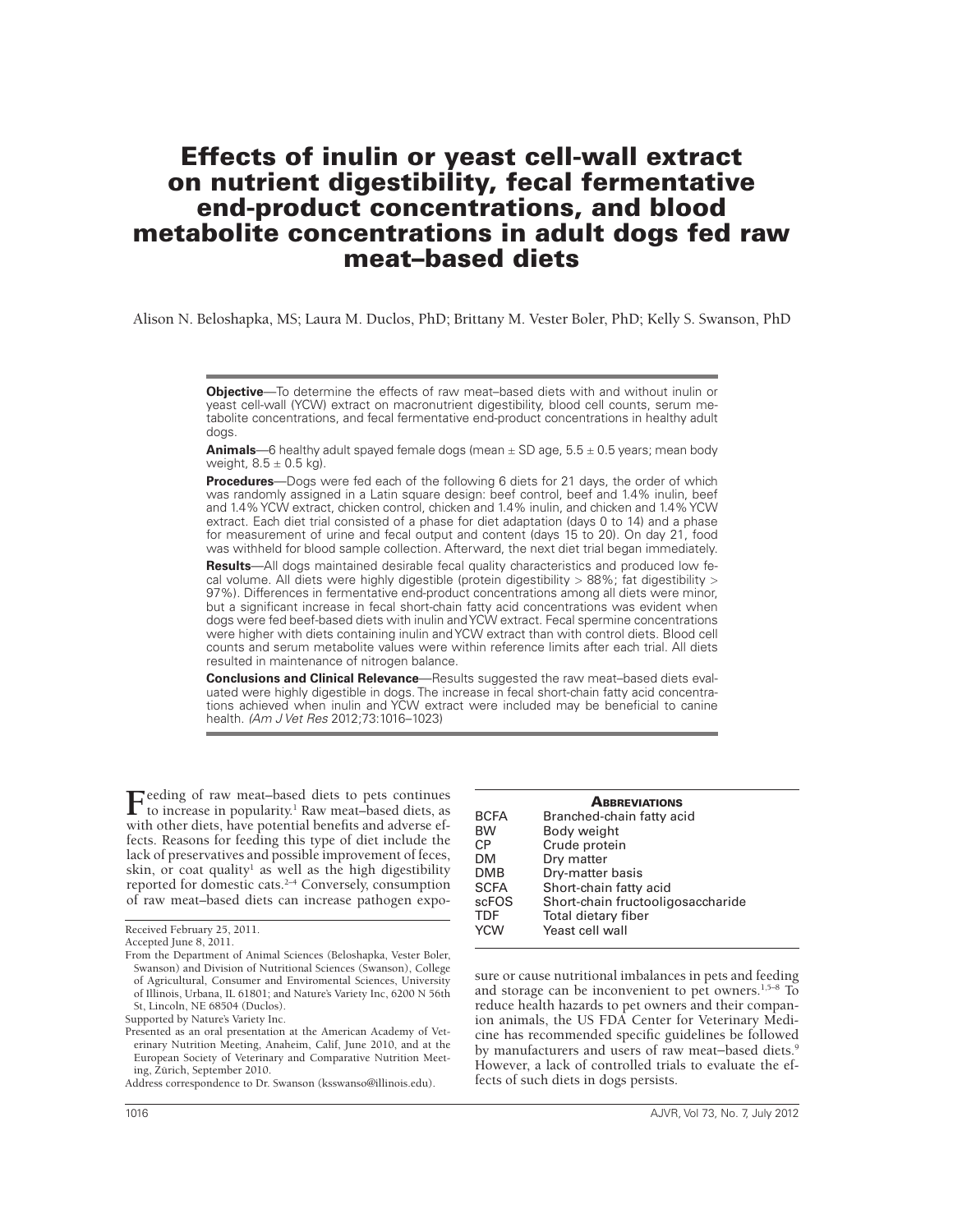Fructans are a group of fermentable carbohydrates classified as prebiotics. To qualify as a prebiotic, a compound must be resistant to gastric acidity, enzymatic hydrolysis, and gastrointestinal absorption (nondigestible); be fermented by cecal or colonic microflora; and selectively stimulate the growth or activity of bacteria that contribute to colonic and host health.10–12 Inulin is a long-chain fructan derived from chicory root extract. Mammalian enzymes are unable to break it down; therefore, inulin reaches the colon where it is fermented by intestinal microbes. Inulin has the properties of a prebiotic; however, nearly all research into the effects of inulin in dogs has involved use of an extruded kibble matrix and not a raw meat–based diet matrix.

Yeast cell-wall extracts are moderately fermentable substrates containing a mixture of carbohydrates and proteins that stimulate immune function and protect against infection with certain pathogens in healthy adult dogs.13,a Yeast cell walls are rich in mannans, which are believed to prevent adherence of bacteria expressing type 1 fimbriae to the intestinal wall.<sup>14,15</sup> Additionally, YCW extract may decrease the production of putrefactive compounds such as phenols and indoles when fed in combination with fructans.<sup>16</sup> The effects of this extract when used in raw meat–based diets have yet to be evaluated in dogs.

The purpose of the study reported here was to evaluate the effects of raw meat–based diets, including diets formulated with and without inulin and YCW extract, on healthy adult dogs. The inclusion of fermentable substrates in high-protein, raw meat–based diets that are highly digestible may promote gastrointestinal health by providing fecal bulk or positive fermentative profiles, such as an increase in SCFA concentrations or decrease in protein putrefactive compound concentrations. Specific effects of interest were apparent macronutrient digestibility, fecal characteristics, fecal fermentative end products, blood cell counts, serum metabolite concentrations, and nitrogen balance. We hypothesized that all diets would be highly digestible (DM digestibility > 85%) and maintain nitrogen balance, with inclusion of inulin or YCW extract resulting in an increase in fecal SCFA concentrations and decrease in fecal phenol and indole concentrations.

## Materials and Methods

**Animals**—Six healthy spayed female adult Beagles (mean  $\pm$  SD age, 5.5  $\pm$  0.5 years; mean BW, 8.5  $\pm$  0.5 kg) were used in the study. All animal care and study procedures were approved by the University of Illinois Institutional Animal Care and Use Committee prior to animal experimentation.

**Diet protocol—A 3**  $\times$  **2 factorial Latin square de**sign was used, by which each of 6 diets was evaluated: beef control, beef and 1.4% inulin<sup>b</sup> (DMB), beef and 1.4% YCW extract<sup>c</sup> (DMB), chicken control, chicken and 1.4% inulin (DMB), and chicken and 1.4% YCW extract (DMB). Diets were blended at a commercial facility<sup>d</sup> and were comprised of meats and organs procured from animals that passed USDA inspection. They were formulated to contain approximately 25% to 30% CP and 45% to 50% fat on a DMB. Ad libitum access to fresh water was provided throughout the study.

Each 21-day feeding trial consisted of a diet adaptation phase (days 0 to 14) and total and fresh urine and fecal output collection phase (days 15 to 20), during both of which dogs were fed the assigned diet. On day 21, food was withheld for blood sample collection. Afterward, the next trial began immediately, without a washout period.

During the first 12 days of each adaptation phase, dogs were housed individually in runs  $(1.0 \times 2.1 \times 1.8 \,\mathrm{m})$ . Two days prior to and during collection days 15 to 20, dogs were housed individually in stainless steel cages  $(0.9 \times 0.9 \times 0.8 \text{ m})$ . On the basis of the maintenance metabolic energy requirement for adult dogs (132 kcal  $\times$  BW<sup>0.75</sup>), information from previous feeding records, and the estimated nutrient digestibility of the diets by the manufacturer, an amount of raw food to maintain BW was offered and intake was measured twice daily (8 am and 5 pm). Dogs were weighed and body condition was assessed (9-point scale) prior to the 8 am feeding on every Monday (days 4 and 11) during adaptation and on the first and last day of the sample collection periods.

**Sample collection and evaluation**—Two days prior to and during each 5-day collection period, dogs received gel capsules containing chromic oxide (0.5 g, q 12 h), which served as a digestibility marker, immediately prior to consuming their food ration. During the 5-day collection phase, all feces were collected, including 1 sample of freshly eliminated (within 15 minutes after elimination) feces/dog/trial. Fresh fecal samples were prepared for analysis immediately to minimize loss of volatile components. All feces, including the fresh samples, were collected from the bottom of the cage, weighed, scored for consistency, and frozen at –20°C for further analysis.

Fresh fecal samples were weighed, and pH was determined with a pH meter<sup>e</sup> equipped with an electrode.<sup>f</sup> Samples of fresh feces were used to determine DM content. An aliquot (2 g) of fresh feces was mixed with 5 mL of 2N HCl for measurement of ammonia, SCFA, and BCFA concentrations and stored at –20°C until analyzed. Duplicate aliquots (1 g each) of fresh feces were collected for measurement of phenol and indole concentrations and duplicate aliquots (2 g each) of fresh feces were collected for biogenic amine concentrations. All fecal samples were scored for consistency according to the following system: 1 = hard, dry pellets in a small hard mass; 2 = hard, formed, dry feces that remain firm; 3 = soft, formed, moist feces that retain shape;  $4 = \text{soft}$ , unformed feces that assume shape of container; and 5 = watery or liquid feces that can be poured.

All urine was collected from days 15 to 20 in vessels containing 5 mL of 2N HCl for immediate acidification to prevent loss of nitrogen, and the volume was recorded. Portions of the acidified urine samples were placed into smaller polyethylene plastic bottles and stored at 4°C until analysis. A fresh urine sample (nonacidified) was also collected and submitted to a diagnostic laboratory<sup>g</sup> for complete urinalysis, including determination of urine specific gravity with a refractometer.<sup>h</sup>

On the final day of each feeding trial (day 21), 6 mL of blood was collected via jugular venipuncture for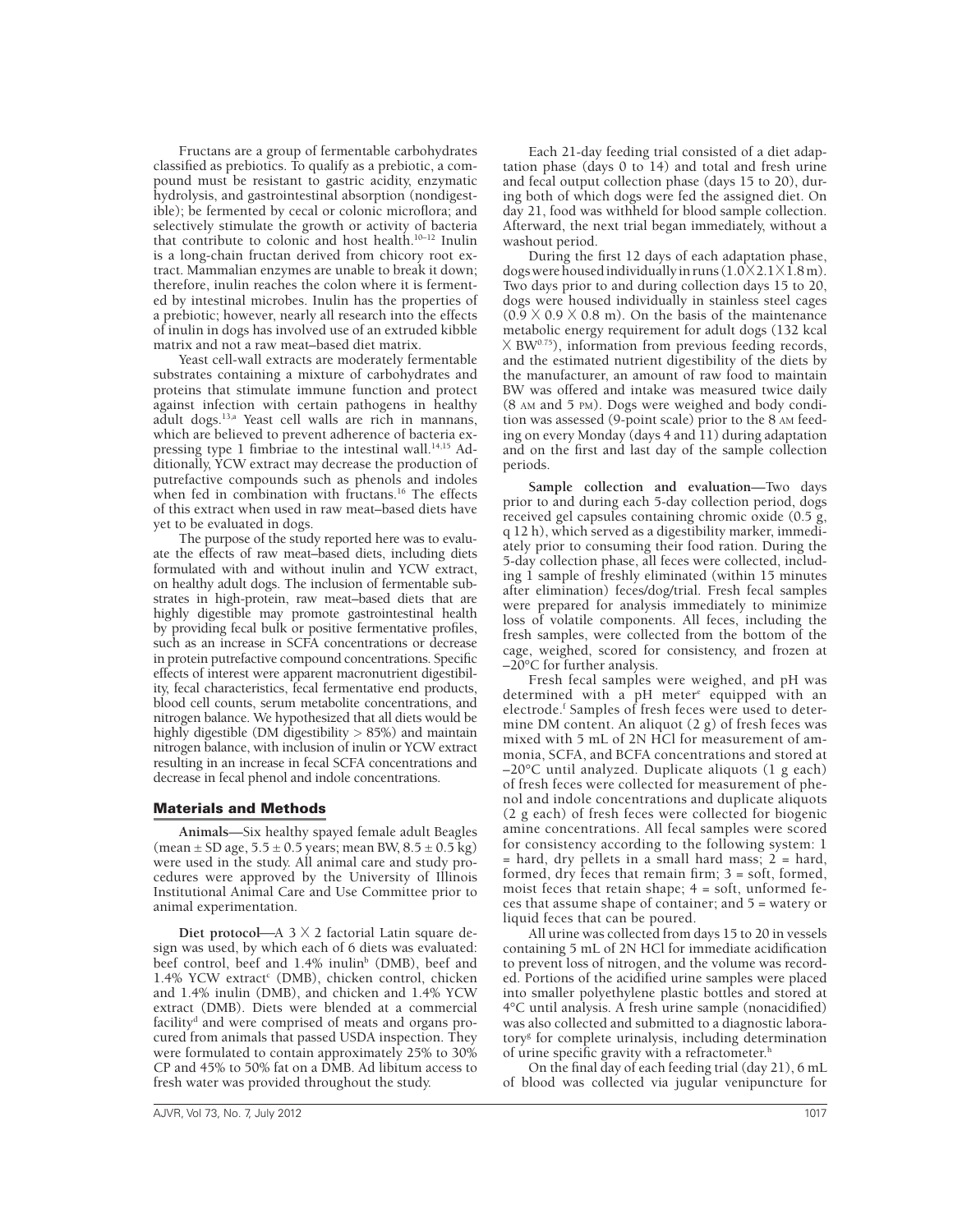Table 1—Mean and pooled SEM food intake, fecal characteristics, and total tract apparent macronutrient digestibility of 6 adult Beagles fed raw beef− and raw chicken−based diets with or without (control) the inclusion of inulin or YCW extract.

|                                    | <b>Beef diet</b>   |                    |                    |                   | Chicken diet      |                   |                    |                   |
|------------------------------------|--------------------|--------------------|--------------------|-------------------|-------------------|-------------------|--------------------|-------------------|
| Variable                           | Control            | Inulin             | <b>YCW</b> extract | <b>Pooled SEM</b> | Control           | Inulin            | <b>YCW</b> extract | <b>Pooled SEM</b> |
| Food intake                        |                    |                    |                    |                   |                   |                   |                    |                   |
| DM(q/d)                            | 98.9               | 95.6               | 103.5              | 4.91              | 77.6              | 83.3              | 74.3               | 4.99              |
| Organic matter (g/d)               | 92.7               | 90.3               | 96.8               | 4.59              | 71.0              | 77.1              | 68.1               | 4.62              |
| $CP$ (g/d)                         | 24.7               | 24.7               | 28.3               | 1.20              | 24.8              | 26.2              | 23.4               | 1.57              |
| Fat $(q/d)$                        | 63.2               | 61.3               | 65.2               | 3.11              | 39.7              | 42.8              | 37.4               | 2.57              |
| Calories (kcal/d)                  | 737.5              | 725.9              | 782.0              | 36.62             | 527.5             | 576.0             | 511.1              | 34.47             |
| As-is fecal output (g/d)           | 28.2               | 24.7               | 37.6               | 3.83              | 38.0              | 40.0              | 37.5               | 3.29              |
| DMB fecal output (q/d)             | 12.3 <sup>A</sup>  | $11.1^A$           | $17.1^B$           | 1.46              | 16.0              | 15.5              | 14.6               | 1.88              |
| As-is fecal output/DMB food intake | 0.29 <sup>A</sup>  | $0.25^{A}$         | 0.36 <sup>B</sup>  | 0.02              | 0.53              | 0.48              | 0.51               | 0.03              |
| Digestibility (%)                  |                    |                    |                    |                   |                   |                   |                    |                   |
| DM                                 | 87.36 <sup>b</sup> | 89.30°             | 86.26a             | 0.34              | 77.64             | 80.14             | 78.95              | 0.70              |
| Organic matter                     | 93.28 <sup>b</sup> | 94.26 <sup>c</sup> | 91.74a             | 0.22              | 88.75             | 89.84             | 88.52              | 0.40              |
| СP                                 | 91.84 <sup>b</sup> | $92.25^{\circ}$    | $89.95^{\circ}$    | 0.29              | 88.59             | 88.38             | 88.10              | 0.46              |
| Acid hydrolyzed fat                | 97.48              | 97.81              | 97.34              | 0.13              | 96.68             | 97.63             | 97.04              | 0.29              |
| Energy                             | 94.92 <sup>b</sup> | 95.66c             | 93.99a             | 0.19              | 91.78             | 92.73             | 91.83              | 0.37              |
| Fecal consistency score            | 2.27 <sup>a</sup>  | 2.34 <sup>a</sup>  | 2.63 <sup>b</sup>  | 0.21              | 1.81              | 1.76              | 1.83               | 0.16              |
| Fecal DM (%)                       | 43.48              | 43.23              | 37.30              | 2.31              | 43.68             | 38.61             | 40.65              | 2.09              |
| Fecal pH                           | 6.78               | 6.55               | 6.63               | 0.24              | 6.65 <sup>b</sup> | 6.20 <sup>a</sup> | 6.16 <sup>a</sup>  | 0.11              |

<sup>a-c</sup>Means within a protein source not sharing a common superscript lowercase letter differ significantly ( $P < 0.05$ ) because of the fiber source.<br><sup>AB</sup>Means within a protein source not sharing a common superscript upperca the fiber source.

,Fecal samples were scored for consistency as follows: 1 = hard, dry pellets in a small hard mass; 2 = hard, formed, dry feces that remain firm;<br>3 = soft, formed, moist feces that retain shape; 4 = soft, unformed feces tha be poured.

blood cell count and serum metabolite measurements. Two milliliters of blood was immediately transferred to an appropriate evacuated tube,<sup>i</sup> and the remaining 4 mL of blood was transferred to another evacuated tube.j Blood samples were transported to the laboratory<sup>g</sup> for biochemical analysis.<sup>k</sup>

Also on day 21, 2 evaluators scored hair condition  $(1 = \text{dull}, \text{coarse}, \text{and dry}; 2 = \text{poorly reflective and non-}$ soft;  $3$  = medium reflective and medium soft;  $4$  = highly reflective and very soft; 5 = greasy) and skin condition  $(1 = dry; 2 = slightly dry; 3 = normal; 4 = slightly greasy;$  $5 = \text{greasy}$ <sup>17</sup> at the region between the scapulae and at the base of the tail. The evaluators were unaware of which diet the dogs had consumed.

**Chemical analyses**—Samples of each diet were freeze-dried<sup>1</sup> and ground through a 2-mm screen in a laboratory-scale machine for grinding materials.<sup>m</sup> Fecal samples were dried at  $55^{\circ}$ C for 1 week and ground through a 2-mm screen in the grinding machine.<sup>m</sup> Diet and fecal samples were analyzed in accordance with the procedures advocated by the Association of Official Analytical Chemists for DM (105°C), organic matter, and ash.18 Diet, fecal, and urine CP content was calculated from total nitrogen values.18 Total lipid content (acidhydrolyzed fat) of the diets and feces was determined in accordance with the methods of the American Association of Cereal Chemists<sup>19</sup> and Budde.<sup>20</sup> Gross energy content of diet, fecal, and urine samples was measured by use of an oxygen bomb calorimeter.<sup>n</sup> Dietary fiber concentrations (TDF, soluble dietary fiber, and insoluble dietary fiber) were determined.<sup>21</sup> Samples of all 6 raw meat-based diets were sent to a laboratory<sup>o</sup> for complete amino acid profile<sup>18</sup> and mineral content analysis (calcium, phosphorus, zinc, iron, and magnesium)

Table 2—Percentage (as is) of various ingredients in raw chicken− and raw beef−based diets with and without (control diets) the inclusion of inulin (0.56%) or YCW extract (0.56%).

| Ingredient          | Control | Inulin | <b>YCW</b> extract |
|---------------------|---------|--------|--------------------|
| Chicken diet        |         |        |                    |
| Chicken (with bone) | 49.81   | 49.81  | 49.81              |
| Chicken fat         | 5.64    | 5.64   | 5.64               |
| Chicken meat        | 13.16   | 13.16  | 13.16              |
| Chicken heart       | 10.34   | 10.34  | 10.34              |
| Chicken liver       | 10.34   | 10.34  | 10.34              |
| Premix              | 10.71   | 10.15  | 10.15              |
| Beef diet           |         |        |                    |
| Beef                | 47.46   | 47.46  | 47.46              |
| <b>Beef</b> liver   | 10.34   | 10.34  | 10.34              |
| Ground beef bone    | 6.86    | 6.86   | 6.86               |
| <b>Beef heart</b>   | 11.28   | 11.28  | 11.28              |
| Water               | 11.94   | 11.94  | 11.94              |
| Dicalcium phosphate | 1.41    | 1.41   | 1.41               |
| Premix              | 10.71   | 10.15  | 10.15              |

Premix included apple (15.2%), carrot (15.2%), butternut squash (15.2%), egg (11.4%), salmon oil (10.9%), broccoli (8.7%), spinach (8.7%), dried kelp (6.5%), alfalfa sprout (2.2%), taurine (2.2%), apple cider vinegar (1.1%), parsley (1.1%), blueberry (1.1%), and various tocopherols (0.5%).

by use of inductively coupled plasma optical emission spectroscopy.<sup>22</sup>

To estimate total macronutrient digestibility, chromium concentrations in fecal samples were analyzed as described elsewhere<sup>23</sup> by use of atomic absorption spectrophotometry.<sup>p</sup> Fecal short-chain fatty acid and BCFA concentrations were determined via gas chromatography<sup>24</sup> by use of a gas chromatograph<sup>q</sup> and a glass column<sup>r</sup> (180 cm  $\times$  4 mm internal diameter). Phenol and indole concentrations were also determined via gas chromatography.25 Ammonia concentrations were determined as described elsewhere.<sup>26</sup> Biogenic amine con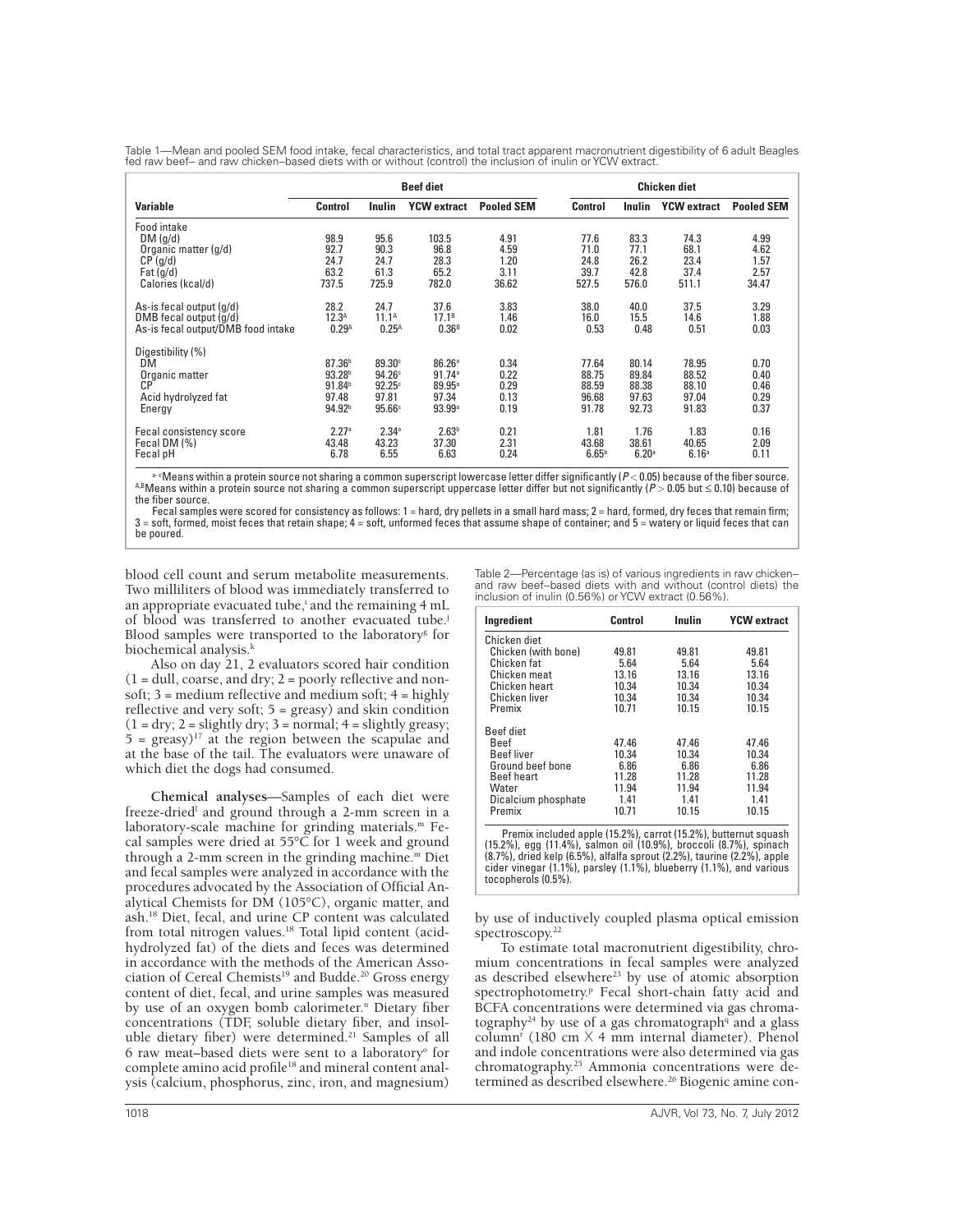centrations were measured via high-performance liquid chromatography.25

**Calculations**—Percentage of DM recovery was calculated by dividing chromium intake by chromium concentrations in fecal samples. Total macronutrient digestibility values were calculated as nutrient intake minus fecal output and then divided by nutrient intake multiplied by 100.

The amount of digestible energy was estimated by subtracting the gross energy content of the feces from the gross energy content of the food consumed. The amount of metabolizable energy was determined by subtracting the gross energy content of the feces and urine from the gross energy content of the food consumed.

Statistical analysis-Although the original plan was to assess differences in effects among the 6 diets, differences in food intake between the 2 protein sources (ie, greater intake in dogs fed beef-based diets) rendered it inappropriate to compare results for beefbased with those of chicken-based diets. Therefore, all statistical analyses were limited to the effects of inulin or YCW extract within a given protein source. A repeated-measures analysis for a crossover study design was conducted for each protein source by use of statistical software.<sup>5</sup> A procedure for fitting generalized linear mixed models<sup>t</sup> was used to compare fecal scores and skin and coat condition scores among diets. The experimental unit was considered the dogs. Values of  $P < 0.05$ were considered significant.

# Results

Animals-Food intake (during 5-day sample collection phase) did not differ within each protein source

| Table 3—Nutrient content (DMB) of raw chicken– and raw beef–based diets with or without (control |  |  |  |  |  |
|--------------------------------------------------------------------------------------------------|--|--|--|--|--|
| diet) the inclusion of inulin or YCW extract.                                                    |  |  |  |  |  |

|                                                                                                                   |                                              | <b>Beef diet</b>                             |                                              |                                              | <b>Chicken diet</b>                          |                                              |
|-------------------------------------------------------------------------------------------------------------------|----------------------------------------------|----------------------------------------------|----------------------------------------------|----------------------------------------------|----------------------------------------------|----------------------------------------------|
| <b>Nutrient</b>                                                                                                   | Control                                      | Inulin                                       | <b>YCW</b> extract                           | Control                                      | Inulin                                       | <b>YCW</b> extract                           |
| DM(%)                                                                                                             | 41.43                                        | 41.78                                        | 42.15                                        | 32.61                                        | 33.03                                        | 32.73                                        |
| Organic matter (%)                                                                                                | 93.70                                        | 94.52                                        | 93.52                                        | 91.41                                        | 92.60                                        | 91.64                                        |
| CP(%)                                                                                                             | 24.99                                        | 25.83                                        | 24.43                                        | 32.00                                        | 31.47                                        | 31.49                                        |
| Acid hydrolyzed fat (%)                                                                                           | 63.86                                        | 64.13                                        | 62.97                                        | 51.10                                        | 51.35                                        | 50.30                                        |
| TDF (%)                                                                                                           | 3.45                                         | 1.01                                         | 3.14                                         | 4.55                                         | 3.53                                         | 4.53                                         |
| Insoluble fiber (%)                                                                                               | 3.13                                         | 0.98                                         | 2.17                                         | 3.33                                         | 1.64                                         | 2.41                                         |
| Soluble fiber (%)                                                                                                 | 0.31                                         | 0.03                                         | 0.97                                         | 1.22                                         | 1.89                                         | 2.12                                         |
| Gross energy (kcal/g)                                                                                             | 7.46                                         | 7.60                                         | 7.56                                         | 6.79                                         | 6.92                                         | 6.88                                         |
| $MEAAFCO$ (kcal/g)                                                                                                | 6.35                                         | 6.48                                         | 6.31                                         | 5.60                                         | 5.68                                         | 5.56                                         |
| $MEc$ (kcal/g)                                                                                                    | 6.79                                         | 6.96                                         | 6.85                                         | 5.88                                         | 6.03                                         | 5.96                                         |
| Essential amino acids (%)<br>Arainine<br>Histidine<br>Isoleucine<br>Leucine<br>Lysine                             | 1.65<br>0.64<br>1.06<br>2.00<br>1.94         | 1.54<br>0.63<br>1.04<br>1.94<br>1.90         | 1.46<br>0.60<br>1.00<br>1.87<br>1.81         | 2.02<br>0.81<br>1.38<br>2.40<br>2.40         | 1.94<br>0.76<br>1.30<br>2.27<br>2.32         | 1.98<br>0.77<br>1.32<br>2.30<br>2.33         |
| Methionine                                                                                                        | 0.54                                         | 0.52                                         | 0.48                                         | 0.69                                         | 0.67                                         | 0.67                                         |
| Phenylalanine                                                                                                     | 1.09                                         | 1.09                                         | 1.03                                         | 1.30                                         | 1.17                                         | 1.19                                         |
| Threonine                                                                                                         | 0.99                                         | 0.89                                         | 0.90                                         | 1.24                                         | 1.20                                         | 1.23                                         |
| Tryptophan                                                                                                        | 0.27                                         | 0.27                                         | 0.27                                         | 0.32                                         | 0.32                                         | 0.32                                         |
| Valine                                                                                                            | 1.33                                         | 1.30                                         | 1.27                                         | 1.60                                         | 1.50                                         | 1.56                                         |
| Nonessential amino acids (%)<br>Alanine<br>Aspartic acid<br>Cysteine<br>Glutamic acid<br>Glycine<br>Hydroxylysine | 1.63<br>2.13<br>0.33<br>3.08<br>2.11<br>0.14 | 1.54<br>2.04<br>0.29<br>3.06<br>1.89<br>0.09 | 1.45<br>1.93<br>0.27<br>2.75<br>1.74<br>0.12 | 1.84<br>2.67<br>0.36<br>3.85<br>2.05<br>0.14 | 1.77<br>2.56<br>0.37<br>3.63<br>2.01<br>0.10 | 1.84<br>2.59<br>0.36<br>3.66<br>2.15<br>0.11 |
| Hydroxyproline                                                                                                    | 0.62                                         | 0.47                                         | 0.45                                         | 0.51                                         | 0.53                                         | 0.59                                         |
| Ornithine                                                                                                         | 0.04                                         | 0.05                                         | 0.05                                         | 0.03                                         | 0.03                                         | 0.03                                         |
| Proline                                                                                                           | 1.43                                         | 1.33                                         | 1.27                                         | 1.49                                         | 1.41                                         | 1.52                                         |
| Serine                                                                                                            | 0.93                                         | 0.76                                         | 0.78                                         | 1.07                                         | 1.05                                         | 1.08                                         |
| <b>Taurine</b>                                                                                                    | 0.13                                         | 0.13                                         | 0.12                                         | 0.21                                         | 0.21                                         | 0.21                                         |
| Tyrosine                                                                                                          | 0.76                                         | 0.72                                         | 0.76                                         | 1.04                                         | 0.97                                         | 0.96                                         |
| Minerals<br>Calcium<br>Phosphorus<br>Iron<br>Magnesium<br>Zinc                                                    | 1.12<br>0.87<br>0.08<br>0.07<br>0.007        | 1.07<br>0.88<br>0.06<br>0.05<br>0.007        | 1.00<br>0.86<br>0.07<br>0.07<br>0.007        | 2.05<br>1.11<br>0.06<br>0.11<br>0.005        | 1.68<br>0.92<br>0.05<br>0.10<br>0.005        | 2.10<br>1.18<br>0.06<br>0.12<br>0.005        |

 $ME<sub>AAFCO</sub>$  = Metabolizable energy determined by use of the Association of American Feed Control Officials method (8.5 kcal of metabolizable energy/g of fat + 3.5 kcal of metabolizable energy/g of CP + 3.5 kcal of metabo method (8.5 kcal of metabolizable energy/g of fat + 3.5 kcal of metabolizable energy/g of CP + 3.5 kcal of metabo-<br>lizable energy/g of nitrogen-free extract). ME<sub>c</sub> = Metabolizable energy determined by use of the followin tion: (gross energy intake [kcal/d] – fecal gross energy [kcal/d] – urinary gross energy [kcal/d])/DM intake (g/d).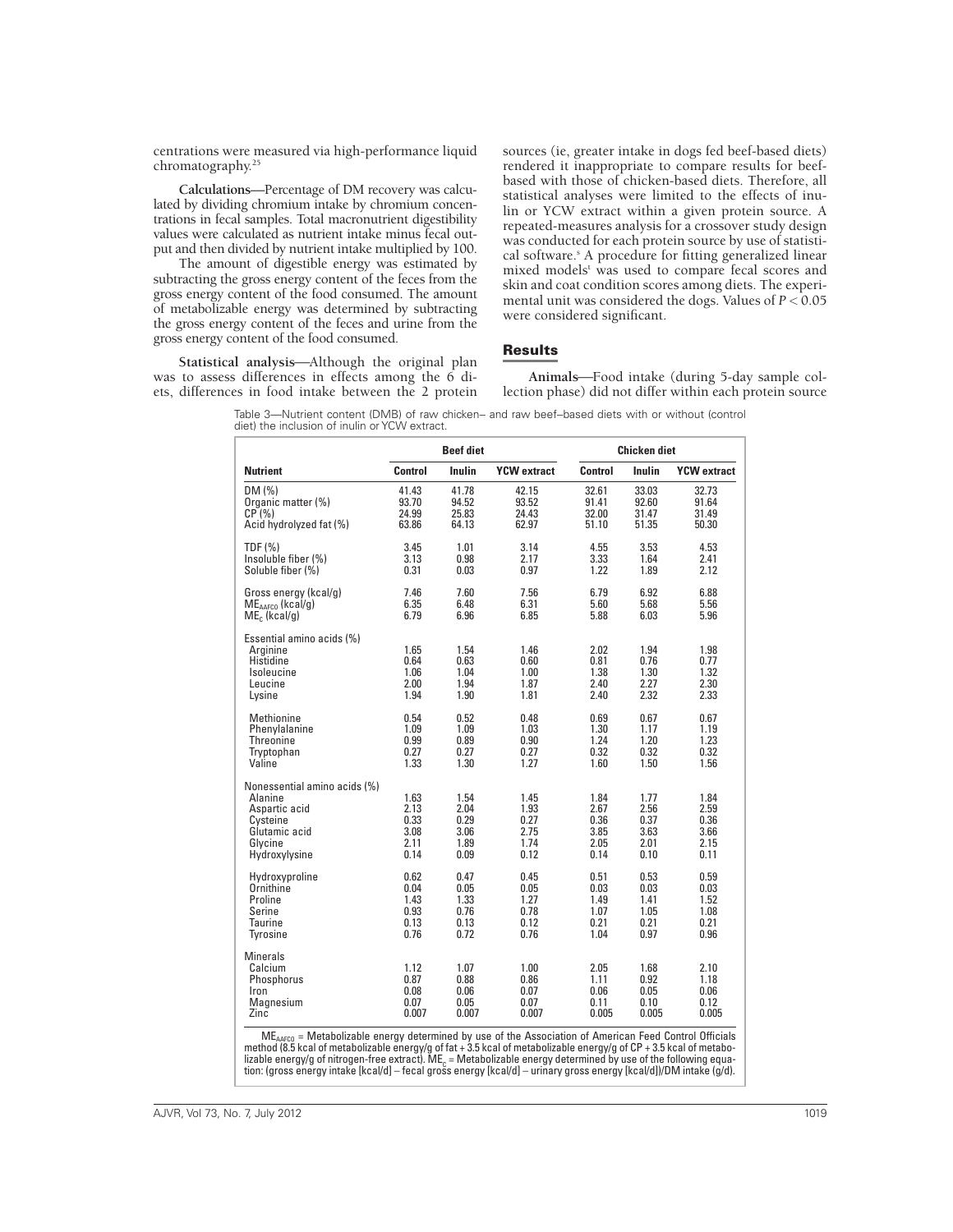(beef or chicken), but the 6 Beagles consumed significantly  $(P < 0.05)$  more of the raw beef–based diets than they ate of the raw chicken–based diets **(Table 1)**.

Diets-Ingredient and nutrient compositions of the 6 raw meat−based diets were summarized **(Tables 2 and 3)**. The composition of the chicken-based diets was similar to the targeted composition, containing a mean of 31.65% CP and 50.92% fat. However, the beef-based diets contained a mean of 25.08% CP and a higher fat content (63.65%) than anticipated. The discrepancy was attributed to the variable composition of the unprocessed raw beef rather than to the processed ingredients. Total dietary fiber content also differed among diets, with the inulin-containing diets containing the lowest amount of TDF. Zinc was present at concentrations slightly lower than what is recommended by the National Research Council<sup>27</sup> and the Association of American Feed Control Officials.28

Diet effects-Differences were detected among diets in fecal output, fecal consistency scores, digestibility, and fecal pH. Fecal output (g/d) on a DMB (*P*  $= 0.07$ ) and fecal output (as is)/food intake (DMB;  $P =$ 0.06) were greater, albeit not significantly, when dogs were fed the beef and YCW extract diet versus when they were fed the beef control or beef and inulin diets. Compared with the beef control diet, the beef and inulin diet was associated with significantly  $(P < 0.05)$ higher DM, organic matter, CP, and energy digestibilities but the beef and YCW diet had significantly lower digestibilities. Fecal scores were significantly lower (ie, the feces produced was harder) when dogs were fed the beef control or beef and inulin diets, compared with when fed the beef and YCW diet.

Although fecal output and nutrient digestibility did not differ when dogs were fed chicken-based diets containing inulin or YCW extract, both ingredients contributed to a significantly decreased fecal pH relative to the pH when fed the chicken control diet. The beef-based diets appeared to be more digestible than chicken-based diets, but this difference was not statistically evaluated.

When dogs were fed the beef-based diets, fecal total SCFA and acetate concentrations were significantly greater with the inclusion of inulin or YCW extract **(Table 4)**. Fecal propionate concentrations were numerically but not significantly greater  $(P = 0.11)$  with the addition of inulin to the beef-based diet. When dogs were fed the chicken-based diets, fecal indole concentration was significantly lower that of the control diet when inulin or YCW extract was included, whereas fecal total indole and phenol concentrations were significantly lower only with the inclusion of inulin. Fecal spermine concentration was significantly greater with the inclusion of inulin or YCW extract when dogs were fed either protein source. All other fecal fermentative end products were not affected by inulin or YCW extract inclusion.

Mean blood cell counts and serum metabolite concentrations and activities were within reference limits for healthy adult dogs<sup>29</sup> throughout the experiment (data not shown), with the exception of serum alanine aminotransferase activity in 1 dog for 1 trial period. Results of urinalysis were unremarkable during all feeding trials. Urine specific gravity did not differ among feeding trials; mean  $\pm$  SD urine specific gravity when dogs consumed the beef-based and chicken-based diets was  $1.050 \pm 0.004$  and  $1.050 \pm 0.003$ , respectively. Nitrogen

|  |                                                                                        |  | Table 4—Mean and pooled SEM fecal content values (µmol/g) for 6 adult dogs fed raw chicken– and |
|--|----------------------------------------------------------------------------------------|--|-------------------------------------------------------------------------------------------------|
|  | raw beef–based diets with or without (control) the inclusion of inulin or YCW extract. |  |                                                                                                 |

|                       |                   |                    | <b>Beef diet</b>      |                      |                   | Chicken diet      |                       |                      |  |
|-----------------------|-------------------|--------------------|-----------------------|----------------------|-------------------|-------------------|-----------------------|----------------------|--|
| <b>Variable</b>       | <b>Control</b>    | Inulin             | <b>YCW</b><br>extract | Pooled<br><b>SEM</b> | <b>Control</b>    | Inulin            | <b>YCW</b><br>extract | Pooled<br><b>SEM</b> |  |
| <b>SCFAs</b>          |                   |                    |                       |                      |                   |                   |                       |                      |  |
| Acetate               | $142.6^{\circ}$   | 205.3 <sup>b</sup> | 189.1 <sup>b</sup>    | 13.32                | 150.2             | 220.3             | 220.2                 | 21.29                |  |
| Propionate            | 45.0              | 83.0<br>42.9       | 69.2                  | 10.12                | 54.1              | 94.9              | 79.3                  | 14.92                |  |
| <b>Butyrate</b>       | 37.6              |                    | 53.8                  | 5.64                 | 32.8              | 39.3              | 69.7                  | 12.19                |  |
| <b>Total SCFAs</b>    | $225.2^a$         | 331.1 <sup>b</sup> | 312.1 <sup>b</sup>    | 23.88                | 237.1             | 354.5             | 369.2                 | 42.34                |  |
| <b>BCFAs</b>          |                   |                    |                       |                      |                   |                   |                       |                      |  |
| Valerate              | 1.25              | 1.01               | 1.19                  | 0.18                 | 0.92              | 0.72              | 1.09                  | 0.20                 |  |
| Isovalerate           | 9.85              | 10.25              | 9.21                  | 1.97                 | 7.67              | 7.50              | 9.33                  | 1.23                 |  |
| Isobutyrate           | 6.50              | 6.47               | 6.01                  | 1.28                 | 5.06              | 4.49              | 5.57                  | 0.73                 |  |
| <b>Total BCFAs</b>    | 17.60             | 17.73              | 16.42                 | 3.20                 | 13.65             | 12.71             | 15.99                 | 2.13                 |  |
| Ammonia               | 125.90            | 131.10             | 128.20                | 12.63                | 105.14            | 140.16            | 108.97                | 21.94                |  |
| Phenol                | 0.43              | 0.29               | 0.17                  | 0.20                 | 0.34              | 0.11              | 0.15                  | 0.10                 |  |
| Indole                | 1.56              | 1.04               | 0.89                  | 0.21                 | 0.97 <sup>b</sup> | 0.37 <sup>a</sup> | 0.59 <sup>a</sup>     | 0.09                 |  |
| Biogenic amines       |                   |                    |                       |                      |                   |                   |                       |                      |  |
| Tryptamine            | 0.32              | 0.32               | 0.31                  | 0.03                 | 0.28              | 0.21              | 0.36                  | 0.09                 |  |
| Putrescine            | 2.84              | 1.79               | 2.52                  | 0.61                 | 2.2               | 1.5               | 1.5                   | 0.33                 |  |
| Cadaverine            | 0.58              | 0.33               | 0.84                  | 0.15                 | 0.45              | 0.46              | 0.33                  | 0.21                 |  |
| Tyramine              | 1.00              | 0.26               | 0.93                  | 0.50                 | 0.57              | 0.25              | 0.45                  | 0.15                 |  |
| Spermidine            | 0.89              | 0.99               | 1.17                  | 0.11                 | 1.25              | 1.28              | 1.53                  | 0.20                 |  |
| Spermine              | 0.97 <sup>a</sup> | 2.70 <sup>c</sup>  | 1.73 <sup>b</sup>     | 0.17                 | 1.24 <sup>a</sup> | 2.21 <sup>b</sup> | 1.82 <sup>b</sup>     | 0.14                 |  |
| Total biogenic amines | 6.62              | 6.40               | 7.49                  | 1.13                 | 5.96              | 5.90              | 5.95                  | 1.02                 |  |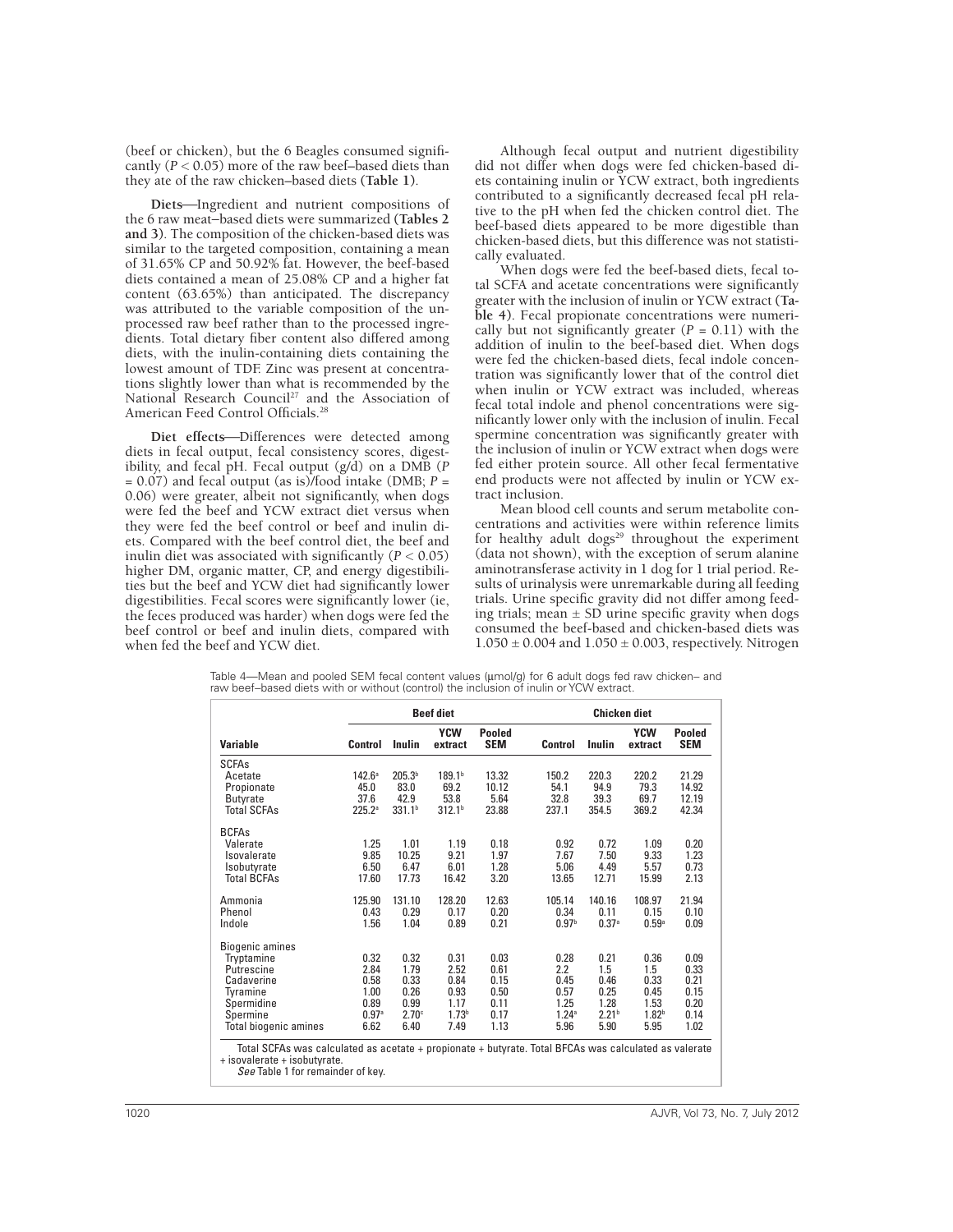balance (retained nitrogen) did not differ among feeding trials  $(1.06 \pm 0.19 \text{ g/dL}$  for the beef-based diets and  $0.81 \pm 0.15$  g/dL for the chicken-based diets).

When dogs were fed beef-based diets, the skin condition score in the tail region was significantly lower when inulin was included (2.8) than when nothing (3.1) or YCW extract (2.9) was added (pooled SEM, 0.12). All other skin and coat scores were not affected by diet (data not shown).

#### **Discussion**

A considerable dearth of scientific information exists regarding the effects of raw meat–based diet consumption on dogs. Some safety issues pertaining to raw meat–based diets have been investigated; however, the metabolic and physiologic effects on healthy dogs have not been investigated in a controlled environment with controlled dietary formulations.

Many compositional differences have been identified among animal-based protein sources commonly fed to dogs and cats.<sup>30-32</sup> For instance, in a study<sup>30</sup> of the chemical composition and nutrient digestibility of various animal-based ingredients used to manufacture dog food, the CP content ranged from 30.4% to 67.6% and the fat content ranged from 11.6% to 50.7% among protein sources. Given these compositional inconsistencies in raw ingredients, homemade and commercial diets must be carefully formulated and checked regularly to verify that nutrient requirements are being met.

Variability in raw meat−based diets originates from the source and quality of the animal ingredients used (eg, skeletal muscle, organ meats, and by-products). The diets used in the present study were compositionally different between protein sources, with the largest differences observed in CP, fat, and TDF content, but were similar within a protein source. All diets were formulated to contain approximately 45% to 50% fat and 25% to 30% CP. It appeared the beef products used to manufacture the study diets differed in composition from the beef products listed in our diet formulation program. This difference might have been attributable to differences in beef vendors, animal age, or season. The chicken products were not as variable in those factors, and thus the chicken-based diets were closer to the intended composition than were the beef-based diets.

Metabolizable energy values were similar within a protein source but differed between the 2 protein sources. This was expected given that the raw beef−based diets contained a much higher fat percentage than did raw chicken−based diets. Steatorrhea was not noticed; however, given the high fat content of the diets fed, the diets may not be suitable for all dogs. For example, dogs with pancreatitis or obesity may have difficulty digesting this amount of fat or the amount of fat may exacerbate the disease process.

Dietary fiber content is often low in raw meat– based diets.<sup>3,u</sup> Although large amounts of fiber are not necessary, its inclusion is important to minimize constipation associated with such diets. In the present study, TDF values were lowest for the diets containing inulin regardless of protein source. Errors in the TDF assay or in diet formulation or mixing may have contributed to these differences. Inulin is a water-soluble fiber and is

consequently not quantified by the TDF assay. Portions of YCW extract may also be unaccounted for with this assay. Overall, the chicken-based diets contained higher TDF values than did the beef-based diets, and these differences may have been due to errors in diet mixing.

Macrominerals and microminerals are often difficult to balance in raw meat–based diets, with calcium and phosphorus content requiring particular attention. A calcium-to-phosphorus ratio of 1:1 to 2:1 is recommended for diets fed to adult dogs.<sup>28</sup> However, most skeletal muscle meats contain phosphorus concentrations that are 20 to 30 times as high as calcium concentrations. Because of this, ground bone was included in the beef-based diets and a chicken source containing bone was used in the chicken-based diets.

For the 6 diets evaluated in the present study, calcium-to-phosphorus ratios were within recommendations for adult dogs, but there were some differences among diets. Raw beef−based diets had a lower calcium-to-phosphorus ratio (1.1:1 to 1.3:1) than did the chicken-based diets (1.8:1 to 1.9:1). This difference was primarily attributed to the fact that chicken carcasses containing both bone and muscle meat were used to manufacture the chicken diets, whereas for the beef diets, a predetermined concentration of ground bone blended with beef meat was used. Dietary zinc concentrations were also low in the diets evaluated in the present study. Although no adverse effects were observed in these study dogs, careful diet formulation and mixing remains important.

Variability in diet composition can lead to differences in the amount of food a dog needs to meet its dietary energy requirement. In the present study, food intake data were limited to the 5-day sample collection phase. Because all dogs were fed to maintain their BW throughout the study, differences in food intake were not due to dog preference for 1 particular diet. Food intake, diet composition, and digestibility interact to affect fecal output characteristics such as consistency score, volume, and fermentative end-product concentrations. Given our previous experience feeding raw meat–based diets to domestic cats, $2,3$  we were not surprised to find that fecal output (as is) in the present study was about half of that reported for dogs fed a kibble diet.25,33,34 Those studies also involved Beagles, which had mean  $\pm$  SD BW of 12.0  $\pm$  1.3 kg,<sup>25</sup> 11.3 to 13.4 kg,<sup>33</sup> and 14.4  $\pm$  0.6 kg.<sup>34</sup> When a nonfermentable fiber source was included in a raw diet for cats, low fecal consistency scores were observed (2.1/5; hard feces).<sup>2</sup> When a more fermentable fiber source was included in those diets, ideal fecal scores were observed (3/5; typical feces), suggesting a fermentable fiber source should be included in raw meat–based diets, particularly for cats prone to constipation. High dietary ash content of such diets may also contribute to hard, dry feces. In the present study, however, results were unexpected. All feeding trials, regardless of whether inulin or YCW extract was included, resulted in desirable fecal scores throughout the duration of the study.

Total tract apparent CP and fat digestibilities of the dogs in the present study were similar to findings of previous raw meat studies<sup> $2-4,35$ </sup> in cats (CP digestibility, 92.9 to 93.9; fat digestibility, 93.9 to 95.5) performed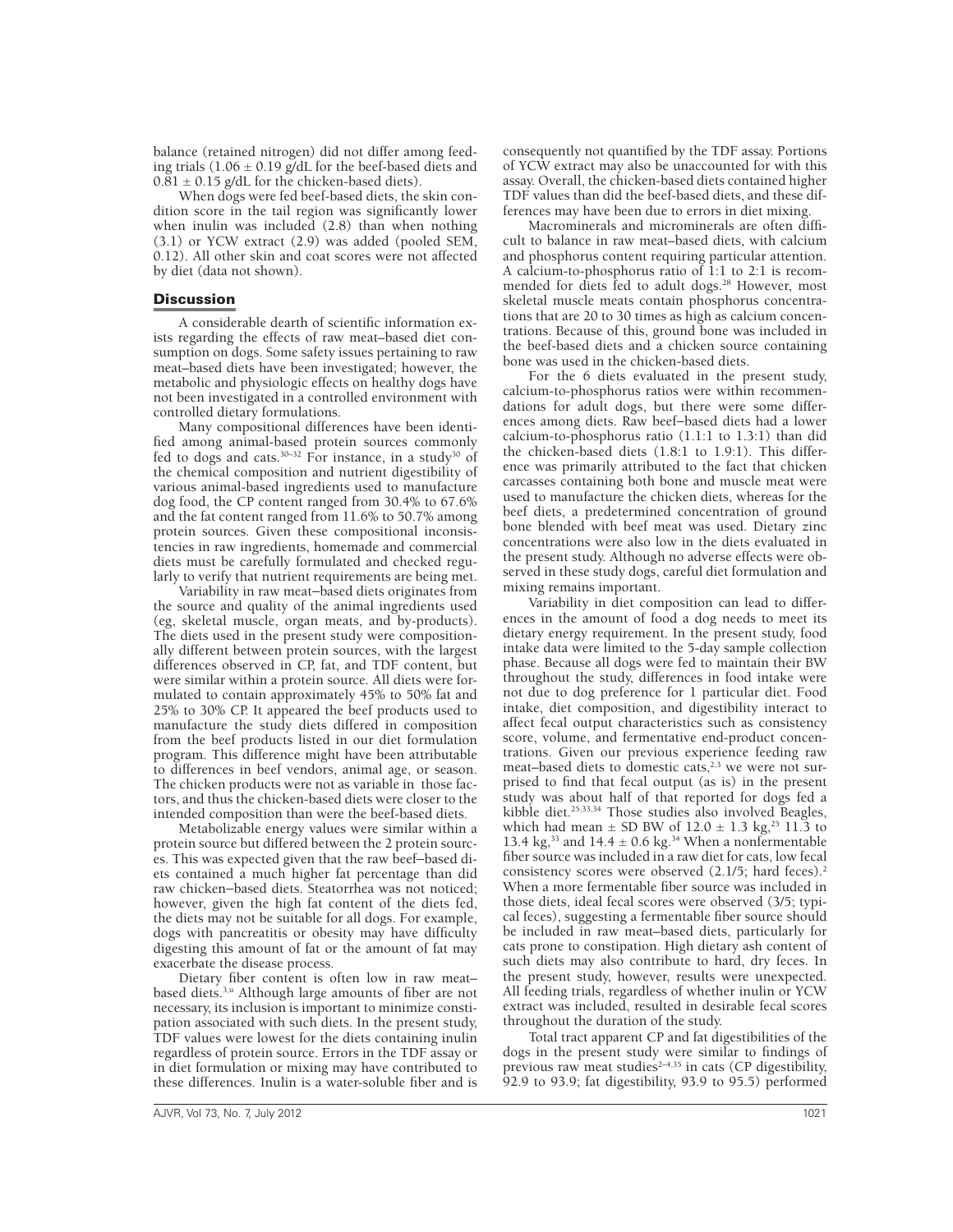in the same laboratory. The digestibility of raw meat is much greater than that typical of kibble. Crude protein digestibility is most commonly affected by the variability and sources of protein used in such diets. Total tract CP digestibility can also be affected and misleading because of microbial metabolism of CP in the hindgut. Of the macronutrient digestibilities in the present study, CP digestibility was the most variable and was greater when dogs consumed beef-based diets versus chickenbased diets. Crude protein digestibility has also been reported to differ between diets fed to exotic felids.<sup>3</sup> Because the fiber sources and amounts used in the present study were tightly controlled, differences in total tract apparent macronutrient digestibility were likely not due to fiber but to the higher concentration of animal fiber (ie, collagen) in the chicken-based versus beef-based diets, which was also considered in another study.<sup>36</sup>

Fecal fermentative end-product concentrations can be used to infer the degree of protein and carbohydrate fermentation in the large bowel. Carbohydrate fermentation by colonic microbes primarily produces SCFAs in the large intestine, providing an important energy source for colonocytes. In contrast, an increase in putrefactants, which are largely responsible for fecal odor and negative outcomes on gastrointestinal health such as phenol, indole, and BCFA production, is an indication of protein fermentation occurring in the large intestine. In the present study, fecal acetate and total SCFA concentrations were greater when inulin or YCW extract were included in the raw beef−based diets, compared with when those components were not included, which is in agreement with findings in other in vitro<sup>13</sup> and in vivo canine<sup>25</sup> studies. Similarly, apparent but nonsignificant changes were detected when dogs were fed raw chicken−based diets. Given that there was no fermentable fiber source added to the control diets, lower SCFA concentrations were expected, as was found in another study<sup>3</sup> involving exotic cats. Furthermore, in the present study, fecal pH was lower when inulin or YCW extract was added versus when the control diet was consumed, providing additional evidence of the fermentable nature of these ingredients.

In the present study, fecal phenol and indole concentrations were lower when dogs were fed raw chicken–based diets containing inulin, compared with when dogs were fed the control or YCW-extract diets. Similar changes occurred when dogs were fed raw beef−based diets containing YCW extract; however, the differences were not significant. The diets containing inulin or YCW extract likely had more carbohydrates available for microbial fermentation, allowing those substrates to be fermented by colonic microbes instead of only protein. With the inclusion of fermentable substrates such as inulin in diets, the amount of harmful proteinderived end products can be reduced. Findings in other studies support this conclusion. In a study<sup>37</sup> of the effects of feeding scFOS and *Lactobacillus acidophilus* separately or in combination to healthy adult dogs, dogs fed scFOS had lower fecal total phenol concentrations than control dogs fed a sucrose placebo. In another study,16 the effect of feeding scFOS, mannanoligosaccharides, or both to adult dogs was evaluated. Fecal indole concentrations were  $2.44 \mu m$ ol/g of fecal DM in dogs fed the control diet and 1.23 µmol/g of fecal DM in dogs fed scFOS, and fecal total phenol and indole concentrations were  $3.03 \mu$ mol/g of fecal DM and  $1.50$ mmol/g of fecal DM, respectively.

Improvements in skin and coat condition in dogs are commonly attributed to feeding of raw meat. However, these claims in the past were primarily based on anecdote. In the present study, 2 blinded evaluators scored the dogs' skin and coat condition after each feeding trial but did not detect differences in these characteristics among the diets. It is possible that feeding for a longer duration may be needed to detect any improvement in coat quality.

Results from the present study suggested that raw meat−based diets have high nutrient digestibility in dogs. Fat and protein digestibilities in particular were quite high. Feeding a raw meat–based diet also resulted in acceptable fecal consistency scores and clinically unremarkable blood metabolite concentrations and activities. More research is needed to confirm the data reported here and to evaluate long-term feeding of raw meat−based diets.

- a. Hussein HS, Healy HP. In vitro fermentation characteristics of mannanoligosaccharides by dogs and cats (abstr), in *Proceedings*. Waltham Symp 2001;80.
- b. Inulin, Orafti HP, BENEO Group, Tienan, Belgium.
- YCW extract, Bio-Mos, Alltech Biotechnology, Nicholasville, Ky.
- d. Nature's Variety Inc, Lincoln, Neb.
- e. AP10 pH meter, Denver Instrument, Bohemia, NY.
- f. Beckman Instruments Inc, Fullerton, Calif.
- g. University of Illinois Veterinary Medicine Diagnostics Laboratory, Urbana, Ill.
- h. Leica TS METER refractometer, Leica Microsystems Inc, Buffalo, NY.
- i. No. 367841 BD Vacutainer Plus, BD, Franklin Lakes, NJ.
- j. No. 367974 BD Vacutainer Plus, BD, Franklin Lakes, NJ.
- k. Hitachi 911 clinical chemistry analyzer, Roche Diagnostics, Palo Alto, Calif.
- l. DuraTop Digital Programmer Bulk Tray Dryer, FTS Systems, Stone Ridge, NY.
- m. Wiley Mill, model 4, Thomas Scientific, Swedesboro, NJ.
- n. Oxygen bomb calorimeter, model 1261, Parr Instruments, Moline, Ill.
- o. University of Missouri Experiment Station Chemical Laboratories, Columbia, Mo.
- Atomic absorption spectrophotometer, model 2380, Perkin-Elmer, Norwalk, Conn.
- Hewlett-Packard 5890A series II gas chromatograph, Palo Alto, Calif.
- Glass column (180 cm  $\times$  4 mm internal diameter) packed with 10% SP-1200/1% H3PO4 on 80/100+ mesh Chromosorb WAW, Supelco Inc, Bellefonte, Pa.
- s. Proc MIXED, SAS, version 9.2, SAS Institute Inc, Cary, NC.
- t. Proc GLIMMIX, SAS, version 9.2, SAS Institute Inc, Cary, NC. u. Kerr KR, Beloshapka AN, Dikeman CL, et al. Nitrogen metabo-
- lism of four raw meat diets in domestic cats (abstr), in *Proceedings*. Waltham Int Nutr Sci Symp 2010;97.

### References

- 1. Michel KE. Unconventional diets for dogs and cats. *Vet Clin North Am Small Anim Pract* 2006;36:1269–1281.
- 2. Kerr KR, Vester Boler BM, Morris C, et al. Apparent total tract energy and macronutrient digestibility and fecal fermentative end-product concentrations of domestic cats fed extruded, raw beef-based, and cooked beef-based diets. *J Anim Sci* 2012;90:515–522.
- 3. Vester BM, Beloshapka AN, Middelbos IS, et al. Evaluation of